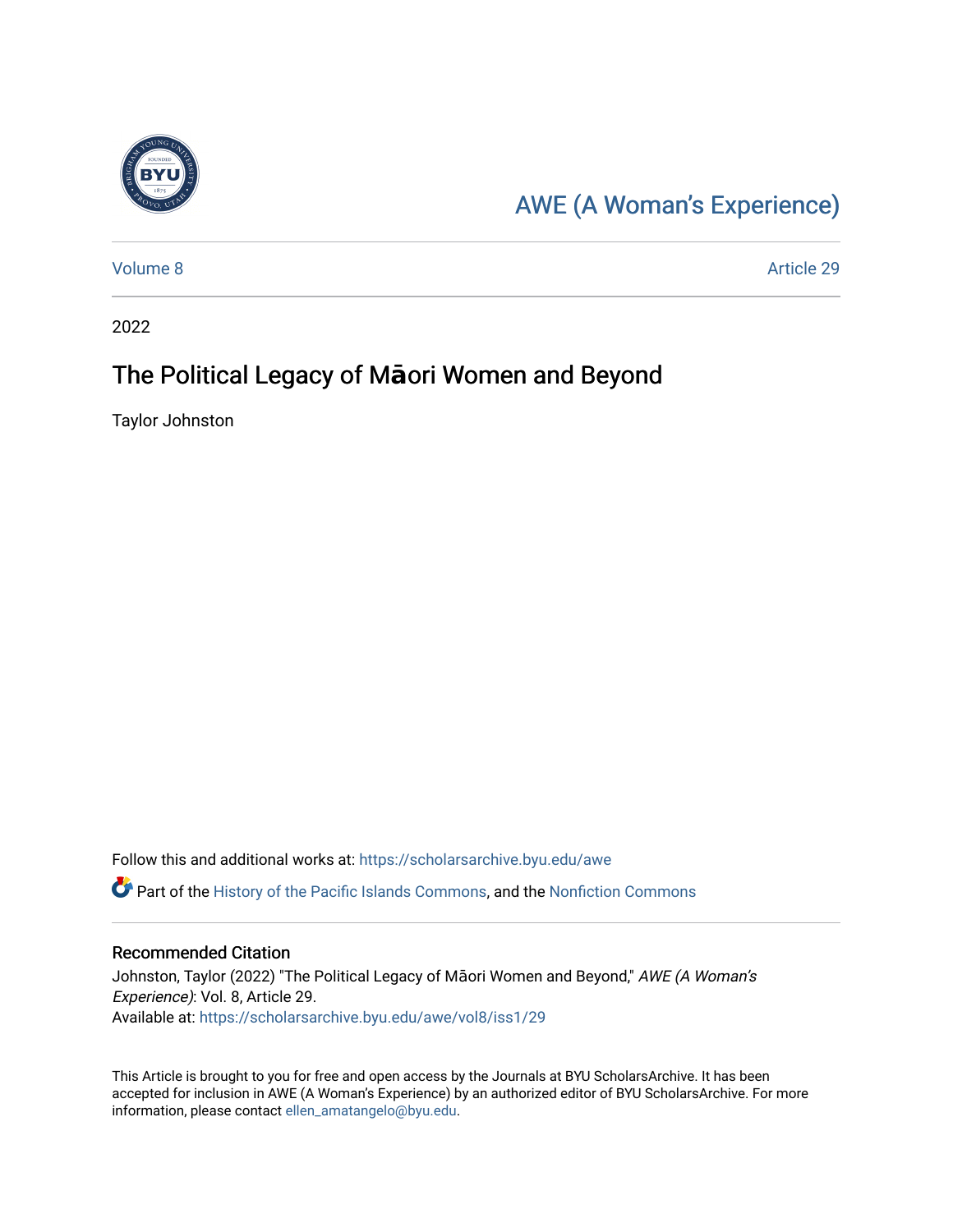#### Taylor Johnston

# The Political Legacy of Māori Women and Beyond

THERE ONCE LIVED A YOUNG MĀORI GIRL BY THE NAME<br>of *Wairaka*. She was the daughter of Chief Toroa, head of the Ngati<br>Awa tribe and captain of the Mataatua *waka*.' Chief Toroa, along-<br>side his daughter and people, traveled of *Wairaka*. She was the daughter of Chief Toroa, head of the Ngati Awa tribe and captain of the Mataatua *waka*. 1 Chief Toroa, alongside his daughter and people, traveled across the Pacific Ocean to the land of *Aotearoa*.<sup>2</sup> Eager to investigate, the men left to explore the land, while the women remained on board. While the men were away, the waka began to drift away. The women feared being lost at sea but they dared not touch the paddles, for the paddles were *tapu*<sup>3</sup> to women. Young Wairaka defied such traditions, took the paddles and shouted to the ancestors, "*Me whakatāne au i ahau!*—I must act like a man!" She paddled with all her might, inspired the other women to join her, and saved the canoe. Because of Wairaka, her tribe was saved and preserved. Wairaka is remembered as a courageous and powerful leader, and stands as an inspiring example of *mana wāhine*—a woman of power.<sup>4</sup> Her legacy continues to be honored and imitated by modern day Māori women.

Many Māori women have stood at the forefront of their tribes, leading their people in times of trouble, as well as during times of great prosperity. Although possessing such innate influence, colonization and modernization has dulled the political power of Māori women. As a result, Māori women have had to fight with the same courage and vigor as their foremothers to reclaim their rightful position in the public

<sup>1</sup> *Waka* translates to canoe.

<sup>2</sup> *Aotearoa* is New Zealand.

<sup>3</sup> *Tapu* translates to taboo or sacred.

<sup>4</sup> See "The Story of Wairaka," *Living Heritage*, n.d.,

http://www.livingheritage.org.nz/Schools-Stories/Owairaka-School-pepeha/The-Story-of-Wairaka; Also Sonja Gardien. "The Meaning of Whakatane," YouTube, October 24, 2012. https://www.youtube.com/watch?v=Wp9foOnmbyo.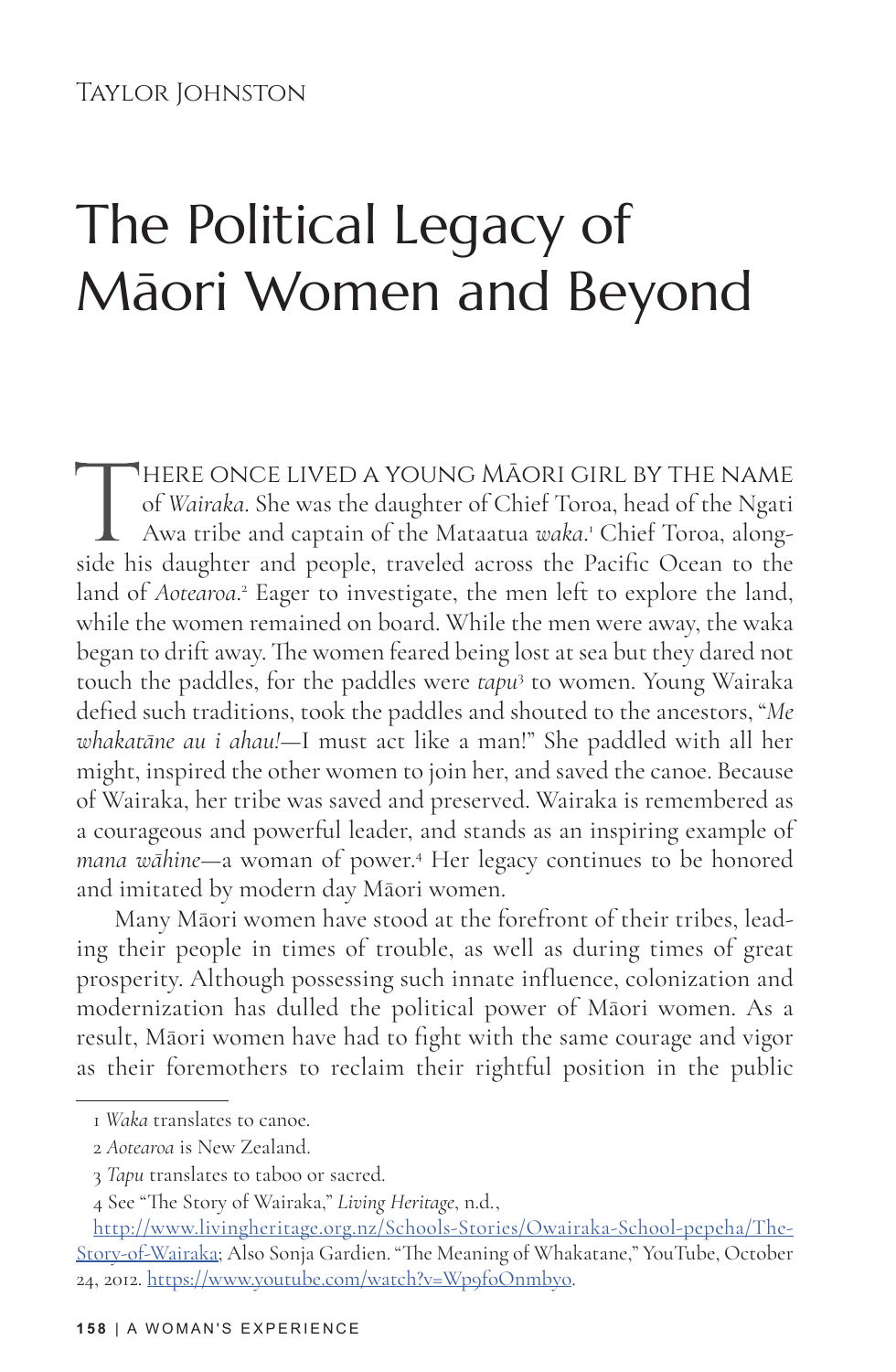sphere. Such vigor is evident in the stories of Māori women who propelled New Zealand's suffrage movement to success, demanded land ownership rights, and fought for political representation in parliament. In this paper, I will discuss how Māori women's participation political movements was their attempt to reclaim their privilege and *mana* (power) to be represented and heard in the public sphere. By outlining such participation, young Māori women can learn from their foremothers as they confront the social issues of their time.

#### **Interdependence: the Māori (Feminist) Worldview**

The Māori worldview presumes that the tribe members are a part of a collectivist and interdependent social system. Based on this pre-colonial worldview, Māori women were valued and considered sovereign citizens of their tribes. As Annie Mikaere describes,

The very survival of the whole was absolutely dependent upon everyone who made it up, and therefore each and every person within the group had his or her own intrinsic value. They were all a part of the collective; it was therefore a collective responsibility to see that their respective roles were valued and protected.

Māori women were not considered objects to be possessed by men, nor were they confined to the private sphere to solely rear children and tend to housekeeping. Rather, "the Māori woman was part of a community. The home unit was part of the whole kainga."<sup>5</sup> Such interdependent structure was evident in how Māori tribes organized familial responsibilities.

For Māori, the definition of whanau<sup>6</sup> extended beyond the Western nuclear structure and embraced all tribe members—mother, father, aunt, uncle, cousin, grandfather, grandmother, sibling, alike. In such a system, the voices of men, women, and children were equally valued.<sup>7</sup> Furthermore, the interdependent nature of Māori society offered "a degree of flexibility . . . [enabling] women to perform a wide range of roles, including leadership roles."8 As depicted in oral histories, Māori women, alongside men, occupied leadership positions of military, spiritual and political

<sup>5</sup> Annie Mikaere. "Māori Women: Caught in the Contradictions of a Colonised Reality," *Waikato Law Review*, 1994, http://www.nzlii.org/nz/journals/WkoLawRw/1994/6.html.

<sup>6</sup> *Whanau* means family.

<sup>7</sup> Leonie Hayden. "Let's Not Forget That Māori Women Had the Vote Long before Europeans Arrived," *The Spinoff*, September 19, 2018, https://thespinoff.co.nz/atea/19-09- 2018/lets-not-forget-that-Māori-women-had-the-vote-long-before-europeans-arri ved/.

<sup>8</sup> Mikaere, "Māori Women."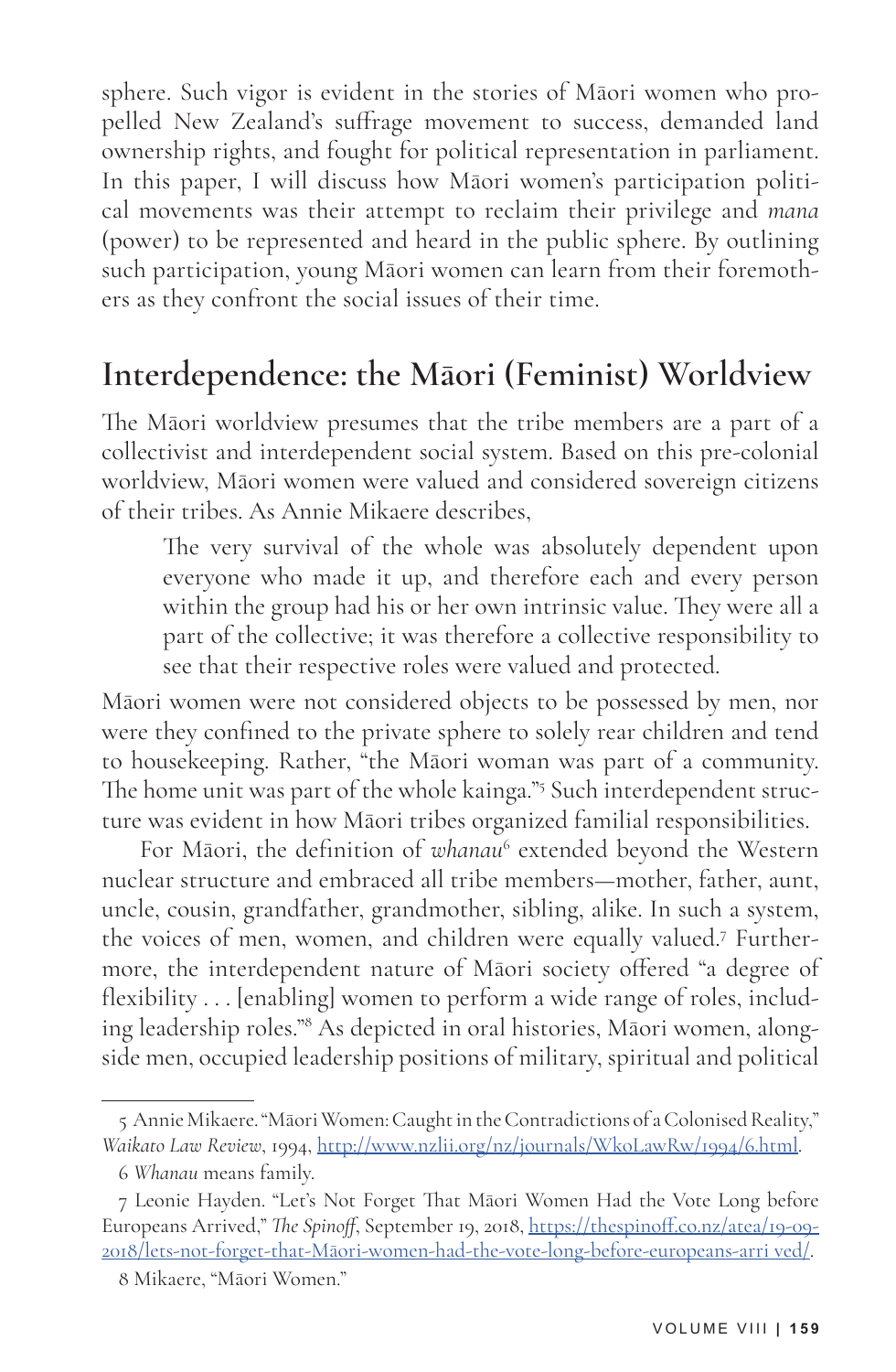significance (with Wairaka epitomizing the power of Māori female leaders). Women were critical to the development of Māori society but such influence was dimmed.

#### **Colonization: The Arrival of Sexism**

"Have you ever thought that maybe sexism is a western concept?"9 With the arrival of European settlers came the dissemination of sexist ideas. Māori women were disregarded and disempowered, evident in their exclusion of the Treaty of Waitangi and their removal from Māori myths and legends.10 When the Māori were in discussions about land rights, the Crown never approached Māori female leaders, as Kahu Kutia claims, "because for them, a Māori woman could not be conceivably a leader."<sup>11</sup> Only seventeen women were represented among the five-hundred-andfifty signatories. Emma Espiner asserts, "the signing of the Treaty of Waitangi marks the point at which Māori women began to be written out of history."12 To exacerbate such exclusion, settlers retold Māori myths and legends incorrectly and according to their misogynistic worldviews. The settlers exclusively approached Māori men to be informants, and assumed that the use of gender-neutral pronouns in stories (characteristic of the Māori language) referred to men. In turn, Western re-tellings of Māori cosmology shifted "away from the powerful female influence in the stories and towards the male characters."<sup>13</sup> As Mikaere claims, "Māori women find their *mana wahine* destroyed."14 The Crown's misogynistic ideas about women began to infiltrate the Māori worldview.

Unlike pre-colonial times, Māori women were reduced to Western gender roles of wives and mothers, and were conditioned to remain

11 Kahu Kutia. "Remembering the Legacy of Aotearoa's Māori Suffragettes," *VICE*, October 10, 2018, https://www.vice.com/en/article/yw9e9w/has-aotearoa-lived-up-tothe-vision-of-its-M%C4%81ori-suffragettes.

<sup>9</sup> Leonie, "Let's Not Forget That Māori Women Had the Vote Long Before Europeans Arrived."

<sup>10</sup> The Treaty of Waitangi is a treaty which was signed between the Crown and Māori leaders, on 6 February 1840. It led to the establishment of a British Governor of New Zealand, and it outlined and recognized Māori ownership of land. It is significant to Māori people as it ensured that Māori rights would not be ignored. But due to translation confusions, both the Crown and the Māori understood the treaty differently. This has led to ongoing challenges between the government and the Māori people

<sup>12</sup> Emma Espiner. "The Treaty of Waitangi Was Forged to Exclude Māori Women—We Must Righ That Wrong." *The Guardian*, February 4, 2020.

<sup>13</sup> Mikaere, "Māori Women."

<sup>14</sup> Mikaere, "Māori Women."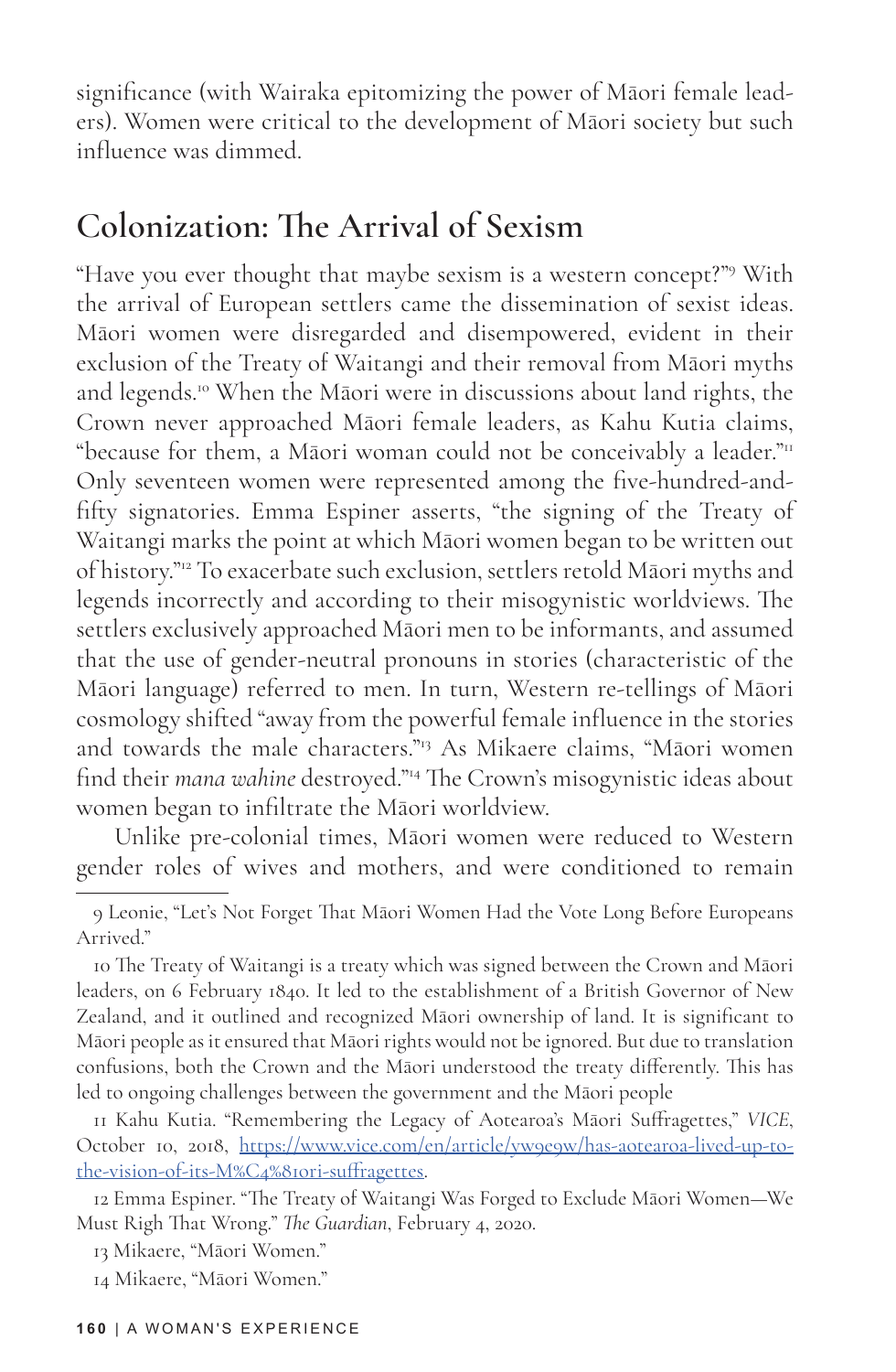within the domestic space. Any sign of a Māori woman occupying sovereign status was considered immoral and disobedient. Māori men adopted sexist ideas that led to the subjugation of Māori women. Māori women began to be viewed as objects to be owned by Māori men and/or sexually and economically exploited by white men. As Espiner notes, "Māori men . . . used the *Pākehā*15 system to unfairly leverage themselves above Māori women."16 Such leverage was evident during the nineteenth century when women were denied enfranchisement by the Upper House (New Zealand's Legislative Council) at the hand of two Māori members who objected to the suffragettes' demands.17 I cannot assume that these two Māori men were inactive in upholding Māori traditions. However, it is difficult to believe that they would deny women the vote had they not believed in the collectivist ideals of the Māori worldview. To counter the dissemination of sexist ideas, Māori women have emerged as prominent leaders in major political movements.

### **Reclaiming** *Mana***: Part One—The Nineteenth Century Suffrage Movement**

Māori women's participation in the nineteenth century suffrage movement was their attempt to challenge the foreign idea of sexism. Māori women had been dispossessed of their land, their voice and their mana, and they were determined to reclaim their power and authority to act in the public sphere, equal with men.

Māori efforts in the suffrage movement were led by *Meri Te Tai Mangakāhia*. Unlike pākehā women, *Mangakāhia* not only appealed for Māori women to be given the vote, but she also fought for the right to sit in the Māori Parliament (*Te Kotahitanga*).18 Demands for female representation were based on the reality that Māori women had no male relatives to preside over their family affairs, or in other cases, the women were more competent than the men. *Mangakāhia* argued that since Māori women

<sup>15</sup> *Pākehā* refers to individuals of European descent.

<sup>16</sup> Espiner, Emma. "The Treaty of Waitangi Was Forged to Exclude Māori Women – We Must Right That Wrong," *The Guardian*, February 4, 2020, https://www.theguardian. com/world/commentisfree/2020/feb/05/the-treaty-of-waitangi-was-forged-to-exclude-Māor i-women-we-must-right-that-wrong.

<sup>17</sup> Grimshaw, Patricia, *Women's Suffrage in New Zealand* (Auckland: Auckland University Press, 1972), 69. 16

<sup>18</sup> See Kahu Kutia, "Remembering the Legacy of Aotearoa's Māori Suffragettes"; also "Māori Women and the Vote," Ministry for Women, August 5, 2019, https://women.govt. nz/about/new-zealand-women/history/m%C4%81ori-women-and-vote.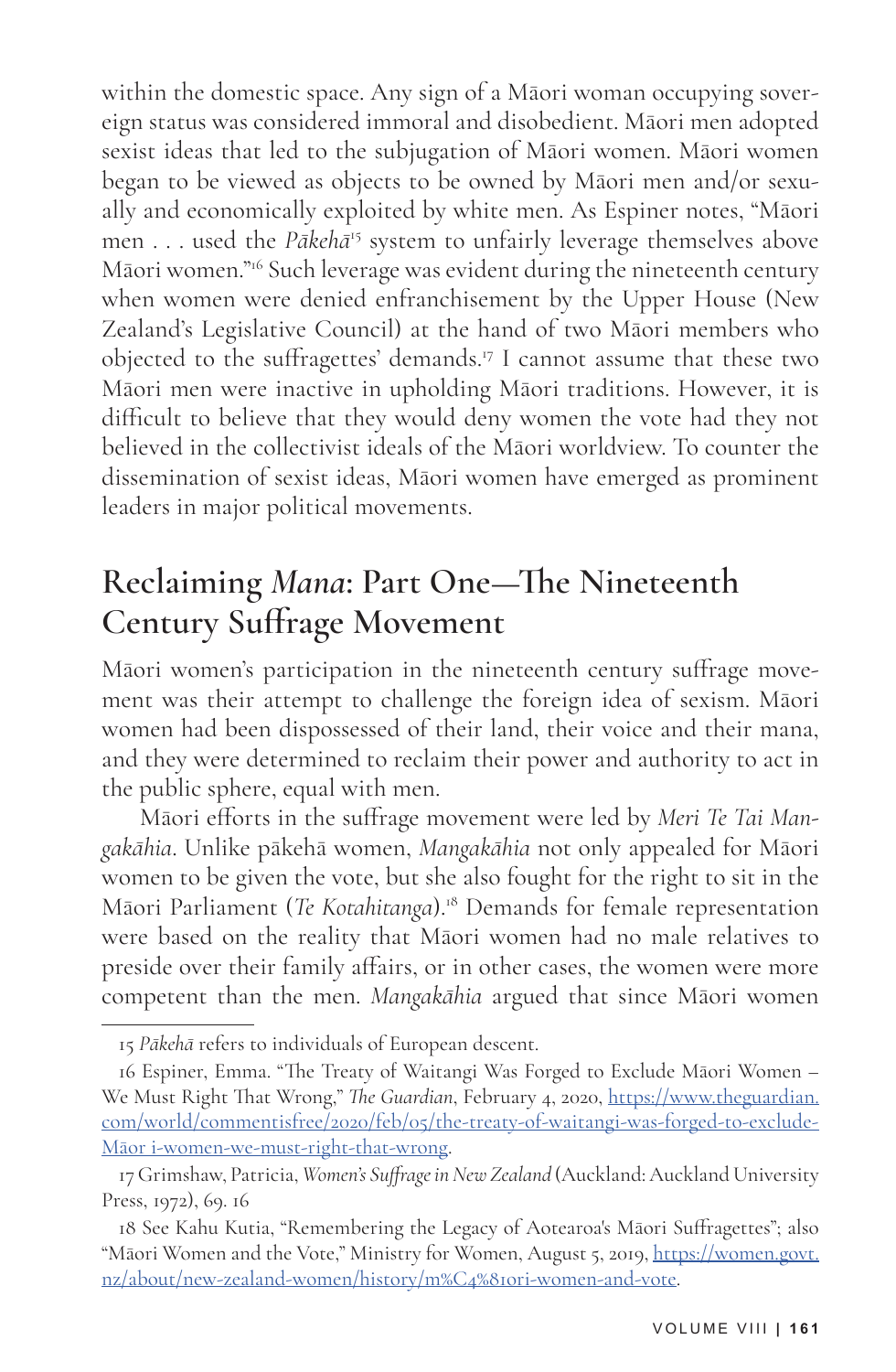owned land they should have the right to be represented in parliament. Additionally, *Mangakāhia* believed that Queen Victoria would be more responsive to female Māori representatives. Despite resistance from *pākeha* and Māori men, the women prevailed. On December 20, 1893, four thousand Māori women voted for the first time. Māori women had reclaimed the power to contribute to public and political affairs but this was just the beginning.

#### **Reclaiming** *Mana***: Part Two—Twentieth Century Examples**

Since 1893, Māori women have continued to be active in political affairs, continually fighting for the empowerment of the Māori people. Māori women have focused their efforts on addressing welfare, urbanization, health, education, and land-loss issues.

In 1949, Iriaka Rātana became the first Māori woman to be elected as a member of parliament. Despite being burdened with domestic duties, the premature loss of her husband, and disapproval from other prominent Māori leaders, she secured "9,069 votes, 6,317 ahead of her nearest revival."19 She served as a member of parliament for twenty years focusing her efforts on the welfare of the Māori people.

In 1951, Māori women joined together to form the Māori Women's Welfare League, an organization focused on empowering the Māori people. These women sought to address the lifestyle changes attached to urbanization afflicting the Māori community. The organization focused their efforts on improving the position of Māori in terms of health, education, and welfare. The organization was led by Dame Whina Cooper, a prolific Māori activist.<sup>20</sup>

In 1975, Dame Whina Cooper led a march of 5,000 protesters to Parliament who were upset with the continuing loss of Māori land.<sup>21</sup> Despite the 1000 km walk, Cooper, at the age of seventy-nine, stood at the front of the march leading the mass. She presented a petition to the Prime Minister signed by 60,000 people, demanding control over Māori land.

<sup>19</sup> Angela Ballara, "Rātana, Iriaka Matiu," *Dictionary of New Zealand Biography*, first published in 2000, *Te Ara - the Encyclopedia of New Zealand*, https://teara.govt.nz/en/ biographies/5r7/ratana-iriaka-matiu.

<sup>20 &</sup>quot;Who We Are," Māori Women's Welfare League, n.d., http://mwwl.org.nz/whowe-are/.

<sup>21 &</sup>quot;Whina Cooper Leads Land March to Parliament," New Zealand History. Ministry for Culture and Heritage, n.d., https://nzhistory.govt.nz/whina-cooper-led-land-marchte-ropu-o-te-matakite-reaches-parliament.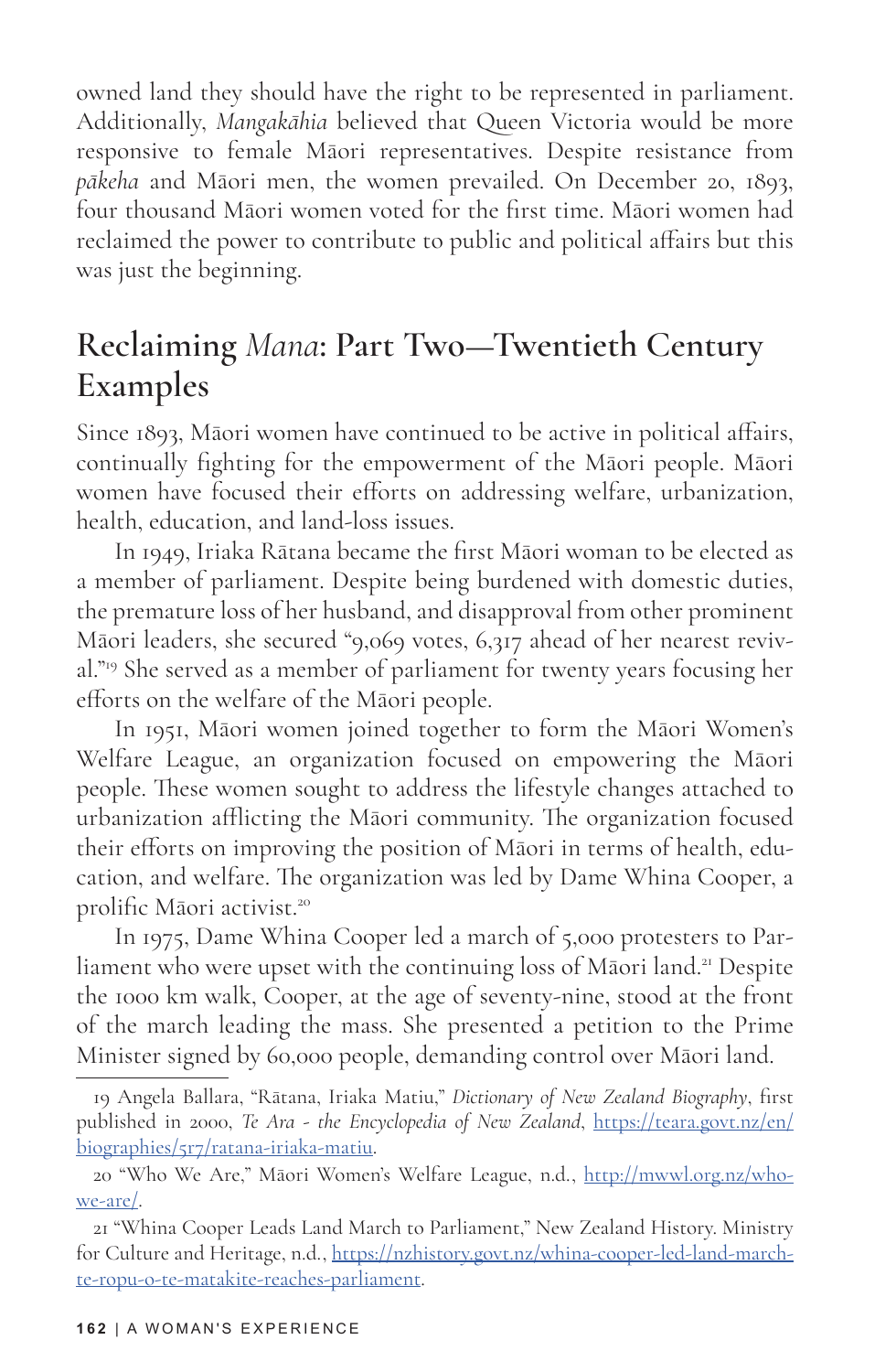In 1993, the Māori Women's Welfare League filed a claim, known as the *Mana Wahine Claim*, alleging the Crown had discriminated against Māori women. They believed the Crown had "deprived [Māori women] of [their] spiritual, cultural, social, and economic well-being which is protected by the Treaty of Waitangi."<sup>22</sup>

In 2018, the government made belated, yet concrete efforts to address the Mana Wahine Claim. The New Zealand government announced the allocation of funds to form a "specialist team" who would work with the Waitangi Tribunal to investigate and rectify the obstacles affecting Māori women. While many of the original draftees have passed on, Māori women have continued to fight.<sup>23</sup>

Despite the drawbacks of being both female and indigenous, these Māori women have persevered to reclaim their sovereignty. They have made major contributions and stood at the forefront of political movements fighting for suffrage, reclaiming land, and the improvement of Māori health and welfare. These modern women have resurrected and imitated the legacies of their ancient foremothers by also being an active and unapologetic voice in the public sphere. Young Māori women should look to their foremothers' examples, and should likewise continue the legacy of mana wahine, for there is still much to do.

#### **Reclaiming Mana: Part Three—Twenty-first Century Women Continuing the Legacy**

Even in the twenty-first century, Māori women remain disadvantaged. Māori women lie well above the national unemployment rate of 4.9 percent, at 12.0 percent  $(2017),^{24}$  Māori women make-up 64 percent of the female prison population (2019),<sup>25</sup> up to 80 percent of "Māori women are

22 Kerensa Johnston, "Discrimination, the State and Māori Women. An Analysis of International Human Rights Law and the Convention on the Elimination of All Forms of Discrimination Against Women," *New Zealand Yearbook of New Zealand Jurisprudence*, 2005, http://www.nzlii.org/nz/journals/NZYbkNZJur/2005/.

23 "Government Challenge to Mana Wahine," Māori Women's Welfare League, January 28, 2020, *http://mwwl.org.nz/government-challenge-to-mana-wahine/*.

24 "Māori Labour Market Trends." Ministry of Business, Innovation and Employment, n.d. https://www.mbie.govt.nz/business-and-employment/employment-and-skills/labourmarket-reports-data-and-analysi s/other-labour-market-reports/Māori-labour-markettrends/.

25 See "Annual Remand Prisoner Population for the Latest Calendar Years (ANZSOC)." Stats NZ, n.d. http://nzdotstat.stats.govt.nz/wbos/Index. aspx?DataSetCode=TABLECODE7323; Also, "Crime and Punishment." stuff, n.d. https://interactives.stuff.co.nz/2018/05/prisons/crime.html.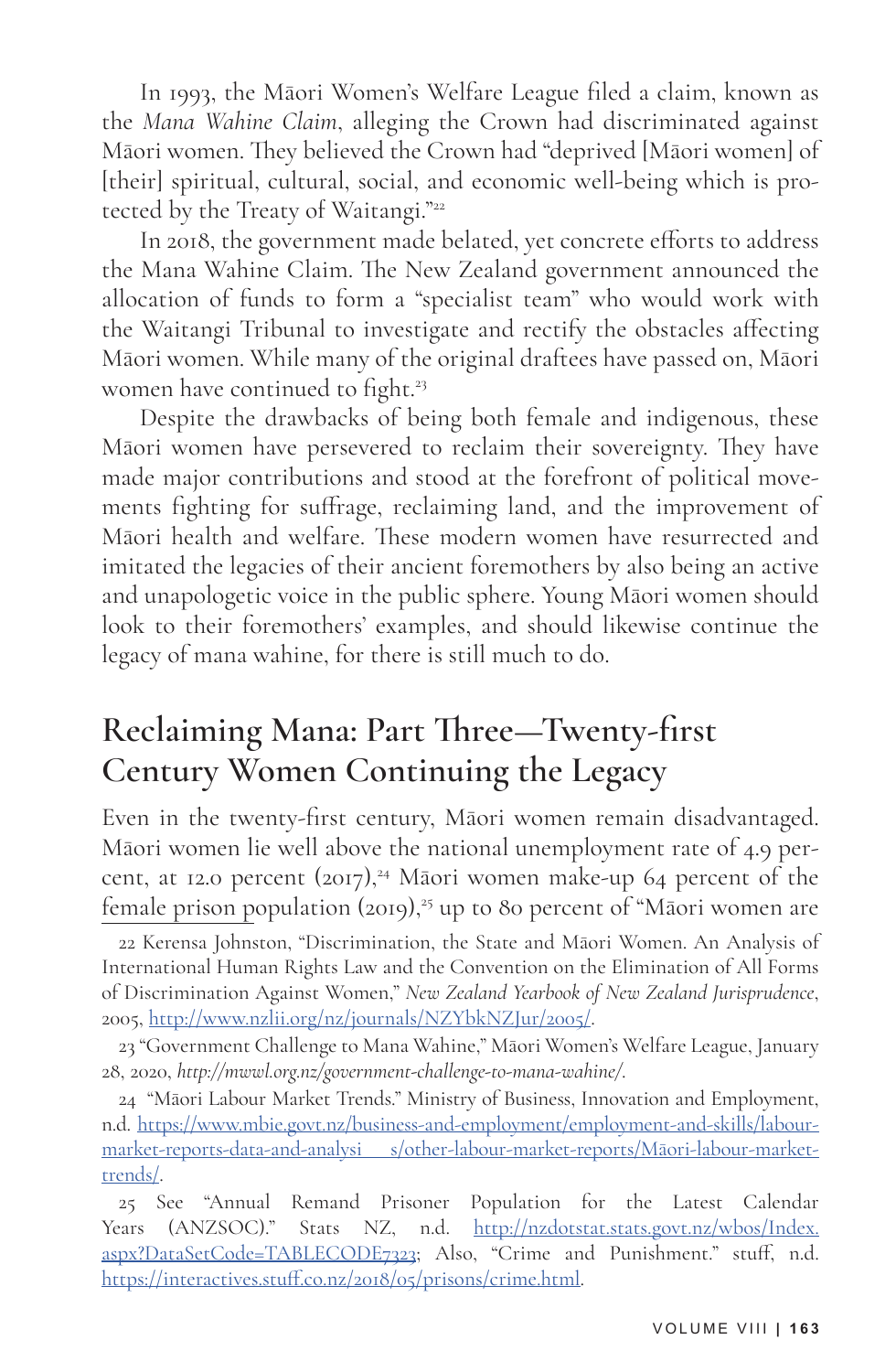likely to experience family violence" and are "three times more likely to be killed by a partner than non-Māori,"<sup>26</sup> and Māori women are still fighting for the respect of Māori land.<sup>27</sup> Māori women are still affected by the long-term consequences of colonization, and so younger generations must continue the fight to restore mana wahine.

Young Māori women can turn to the examples of their foremothers for strength and guidance as they empower and lead their communities. By looking to the stories of Wairaka, Meri Te Tai Mangakāhia, Dame Whina Cooper, and many other Māori female leaders, young women can be inspired to lead future generations. They can remember that they come from a long line of powerful female leaders who were unafraid in the face of opposition and difficulty. They can remember the collectivist values of the Māori society. And ultimately, they can feel the support of their foremothers beyond the veil. Echoing Professor Ngahuia Te Awekotuku's counsel, young Māori women can imagine the words of their foremothers, as if Wairaka was shouting across the sea, "*Never give up, never, never give up . . . even though you can't see us we are there for you."*<sup>28</sup>

<sup>26</sup> Leigh-Marama McLachlan. "'Every Day I Was Beaten'—Māori Women Three Times More Likely to Be Killed by Partner." *RNZ*, March 1, 2020. https://www.rnz.co.nz/news/ te-manu-korihi/410738/every-day-i-was-beaten-M%C4%81ori-women-three-times-mor e-likely-to-be-killed-by-partner.

<sup>27</sup> Charlotte Greenfield, and Praveen Menon. "In New Zealand, Young Māori Women Lead the Battle for Indigenous Rights." Reuters, August 11, 2019. https://www.reuters. com/article/us-newzealand-politics-M%C4%81ori/in-new-zealand-young-mori-womenlead-the -battle-for-indigenous-rights-idUSKCN1V1049.

<sup>28</sup> He Tohu. "Hopes for the Future of New Zealand Women." YouTube, June 5, 2017. https://www.youtube.com/watch?v=51Td5w\_nXuw.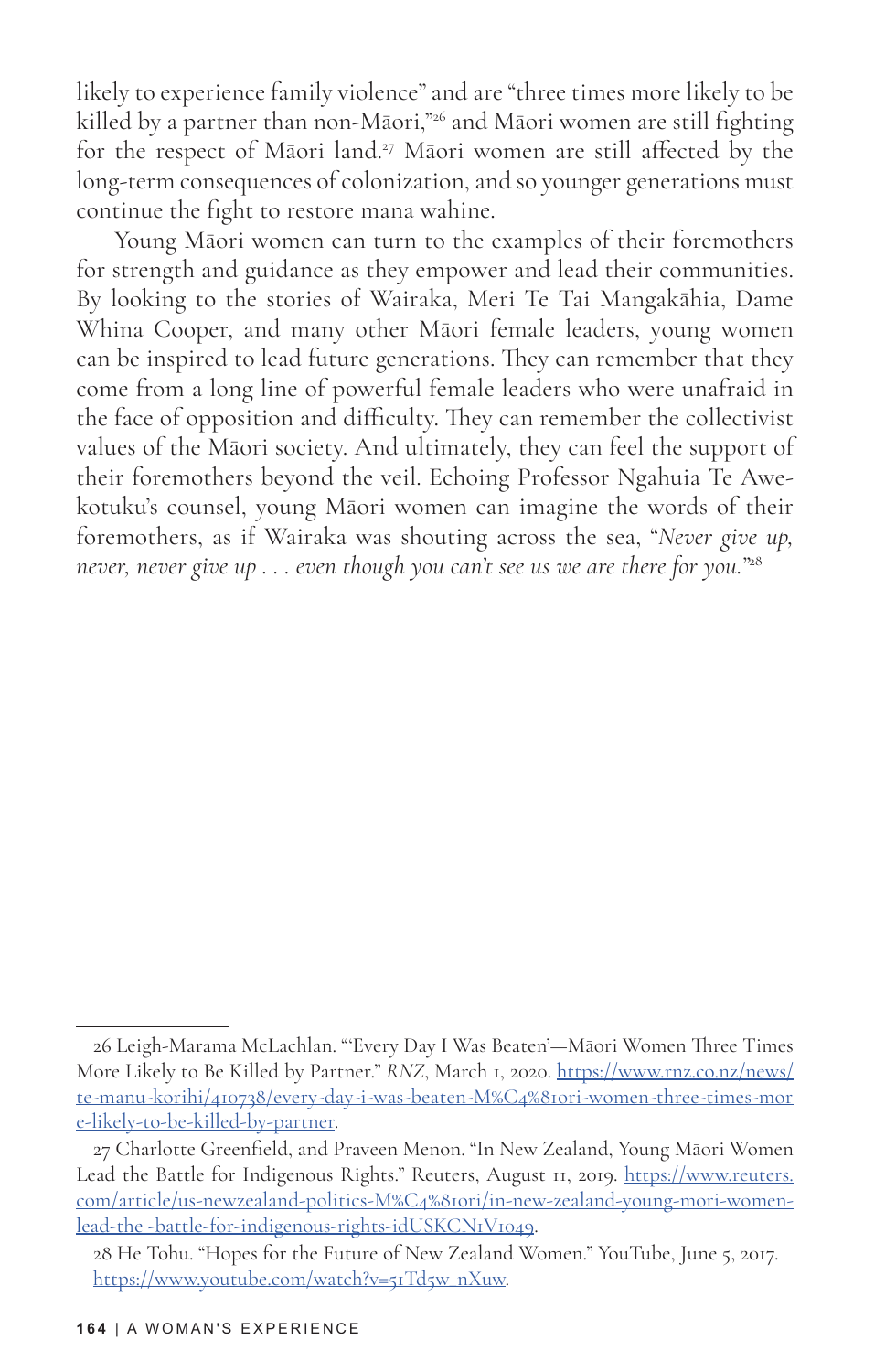## **BIBLIOGRAPHY**

- "Annual Remand Prisoner Population for the Latest Calendar Years (ANZSOC)." Stats NZ, n.d. http://nzdotstat.stats.govt.nz/wbos/Index.aspx?DataSetCode=TABLE-CODE7323.
- Ballara, Angela. "Rātana, Iriaka Matiu." *Te Ara Encyclopedia of New Zealand*. Ministry for Culture and Heritage Te Manatu Taonga, July 30, 2020. https://teara.govt.nz/en/ biographies/5r7/ratana-iriaka-matiu.
- "Crime and Punishment." stuff, n.d. https://interactives.stuff.co.nz/2018/05/prisons/ crime.html.
- Espiner, Emma. "The Treaty of Waitangi Was Forged to Exclude Māori Women We Must Right That Wrong." *The Guardian*, February 4, 2020. https://www.theguardian.com/world/commentisfree/2020/feb/05/the-treaty-of-waitangi-w as-forgedto-exclude-Māori-women-we-must-right-that-wrong.
- Gardien, Sonja. "The Meaning of Whakatane." YouTube, October 24, 2012. https://www. youtube.com/watch?v=Wp9foOnmbyo.
- "Government Challenge to Mana Wahine." Māori Women's Welfare League, January 28, 2020. http://mwwl.org.nz/government-challenge-to-mana-wahine/.
- Greenfield, Charlotte, and Praveen Menon. "In New Zealand, Young Māori Women Lead the Battle for Indigenous Rights." Reuters, August 11, 2019. https://www. reuters.com/article/us-newzealand-politics-M%C4%81ori/in-new-zealand-y oungmori-women-lead-the-battle-for-indigenous-rights-idUSKCN1V1049.
- Grimshaw, Patricia. *Women's Suffrage in New Zealand*. Auckland: Auckland University Press, 1972.
- Hayden, Leonie. "Let's Not Forget That Māori Women Had the Vote Long before Europeans Arrived." *The Spinoff*, September 19, 2018. https://thespinoff.co.nz/atea/19- 09-2018/lets-not-forget-that-Māori-women-had-the-vote-l ong-before-europeans-arrived/.
- He Tohu. "Hopes for the Future of New Zealand Women." YouTube, June 5, 2017. https://www.youtube.com/watch?v=51Td5w\_nXuw.
- Johnston, Kerensa. "Discrimination, the State and Māori Women. An Analysis of International Human Rights Law and the Convention on the Elimination of All Forms of Discrimination Against Women." *New Zealand Yearbook of New Zealand Jurisprudence*, 2005. http://www.nzlii.org/nz/journals/NZYbkNZJur/2005/.
- Kutia, Kahu. "Remembering the Legacy of Aotearoa's Māori Suffragettes." *VICE*, October 10, 2018. https://www.vice.com/en/article/yw9e9w/has-aotearoa-lived-up-tothe-vision-of-its-M% C4%81ori-suffragettes.
- McLachlan, Leigh-Marama. "'Every Day I Was Beaten'—Māori Women Three Times More Likely to Be Killed by Partner." *RNZ*, March 1, 2020. https://www.rnz.co.nz/ news/te-manu-korihi/410738/every-day-i-was-beaten-M%C4%81 ori-womenthree-times-more-likely-to-be-killed-by-partner.
- Mikaere, Annie. "Māori Women: Caught in the Contradictions of a Colonised Reality." *Waikato Law Review*, 1994, 125–50. http://www.nzlii.org/nz/journals/WkoLaw-Rw/1994/6.html.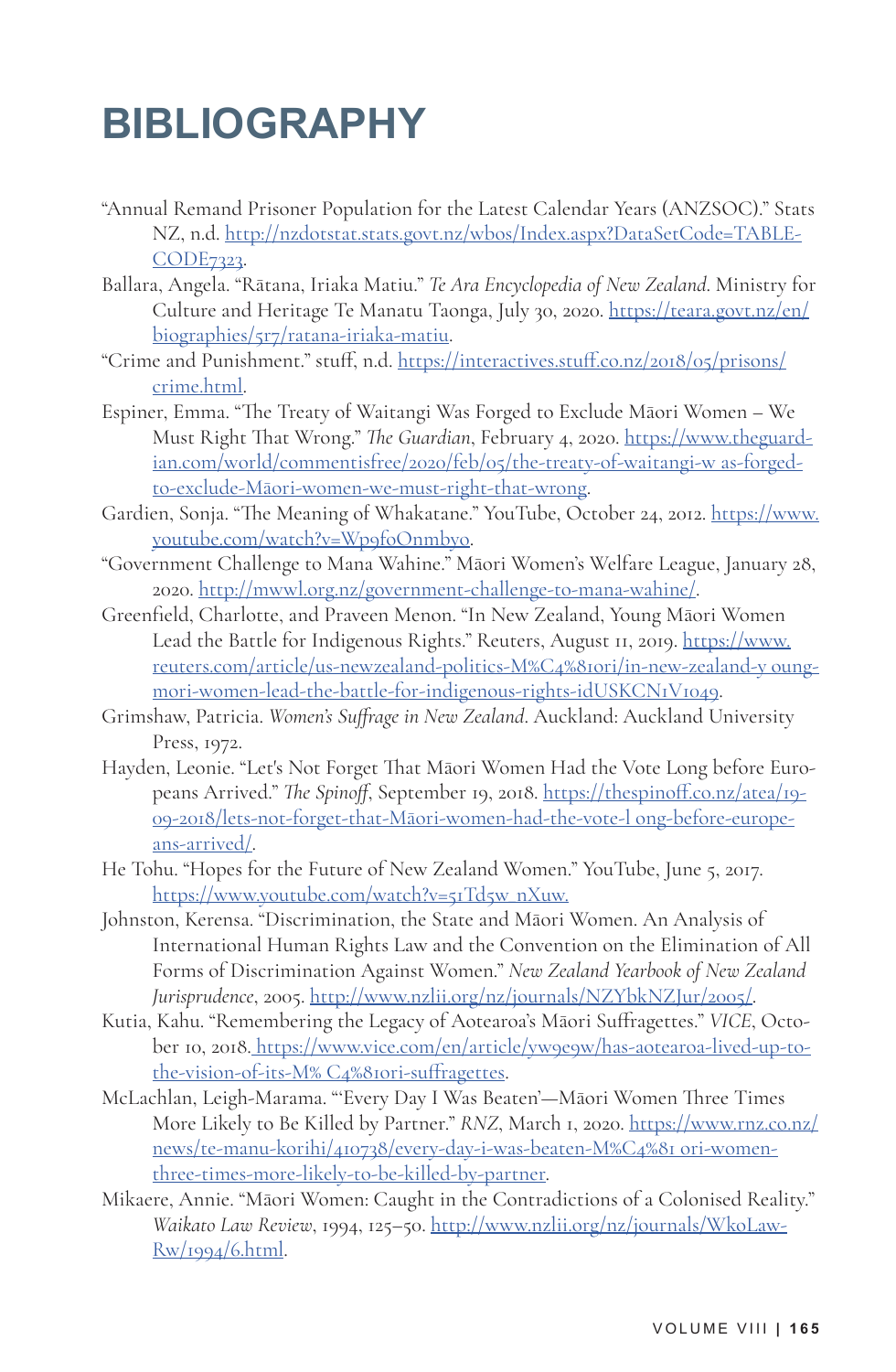- "Māori Labour Market Trends." Ministry of Business, Innovation and Employment, n.d. https://www.mbie.govt.nz/business-and-employment/employment-and-skills/ labour-mark et-reports-data-and-analysis/other-labour-market-reports/Māorilabour-market-trends/.
- "Māori Women and the Vote." Ministry for Women, August 5, 2019. https://women. govt.nz/about/new-zealand-women/history/m%C4%81ori-women-and-vote.
- "The Story of Wairaka." *Living Heritage*, n.d. http://www.livingheritage.org.nz/ Schools-Stories/Owairaka-School-pepeha/The-Story-of Wairaka.
- "Whina Cooper Leads Land March to Parliament." New Zealand History. Ministry for Culture and Heritage, n.d. https://nzhistory.govt.nz/whina-cooper-led-landmarch-te-ropu-o-te-matakite-reaches-parliament.
- "Who We Are." Māori Women's Welfare League, n.d. http://mwwl.org.nz/who-we-are/.